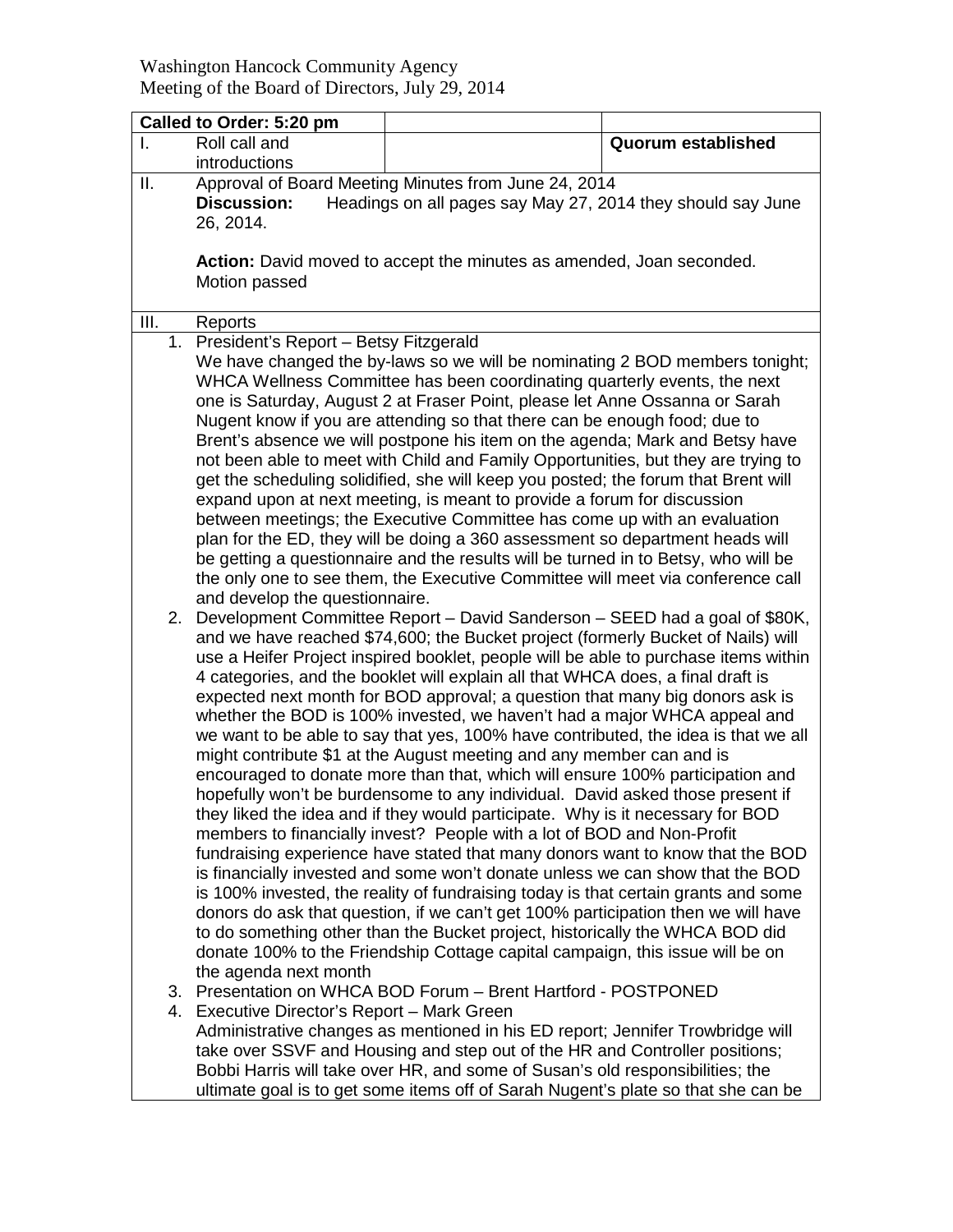freed up for grant writing; CSBG is a large grant we get each year, and we had a big change for this year, 50% of money has to go to job creation, 50% can only be used for 3 projects, this is a major change in the rules, all of the CAPs will be meeting next week to discuss this, there may be an Executive Committee meeting needed to discuss this; Flash in the Pans concert for At Home Downeast and Healthy Peninsula in Blue Hill at 7:30 on August 4; to clarify, the trailer project in Cherryfield used \$1000 of donated labor

- 5. Finance Director's Report Kevin Bean Documents handed out: Endowment as of 6/30/14, minutes from Finance Committee meeting on 7/24/14, list of 200 from the Fossil Free website As of the end of June the agency decreased our surplus due to the recognition of revenue for Transportation earlier than expected, we have leveled out; cash has increased significantly due to getting receivables in from CTS and SSVF; SSVF billings are all caught up and the funder has been paying within 7-10 days of receipt of the billing packet; HHG is still showing a \$4K deficit, which is expected to increase due to resale of repossessed vehicles being less than was owed on the original loan, we are sending these to collections but we expect about 1/3 to be lost; Friendship Cottage is currently showing a deficit of \$19K, the remainder of the Fiscal Year we allocated some additional expenses to CSBG but consumer participation is down from expected projections, they have added 4 consumers so the month of July is expected to be better; there is a \$38K surplus of Restricted Net Assets primarily from the THAW program, which will drop down to the Temp Restricted Fund Balance at the end of the Fiscal Year, being recognized as a set aside fund that will be used for THAW in the following year; a request for minutes and financials from Everybody Eats; Everybody Eats is part of the Admin budget and is now part of Temporarily Restricted Funds; the outstanding loans are for HHG, and are planned for a term out, the balance is due upon the maturity date, which is about another 2 years, we may want to look at the possibility of renewing these dependent upon the how the program goes; Finance Committee should start discussing the loans to go over worst case scenarios, Camden is being paid interest and principle and Machias is just interest; given our reduction in size are we "bankable"? Kevin would want to sit with the bankers to discuss this in order to get a solid answer, shifting noncurrent assets up to current assets would certainly make us better off, Mark stated that there are several areas where we are looking to tighten our belts and pull back so that we can grow once again, the employees are cognizant of being frugal, the true answer will be if Genesis finances us for the Fickett Properties, they have looked at our books and have had good things to say thus far;
- 6. Homeless Veterans Outreach Events Lucy Barnhart, Caseworker for SSVF Lucy handed out a poster the events that listed some needs; 2 events, one on Sep 6 in Machias and one on Sep 13 in Ellsworth; please let her know if you have any questions or can help, the list is broken down by what is committed and what is needed; Mark recognized Lucy for receiving the Maine Military Community Network Distinguished Service Award for her work with the homeless count in Washington and Hancock counties;
- 7. Report on Transportation Brokerage Linda Belfiore Friday, August 1 is the start of LogistiCare; we are having difficulty getting trips out of the portal and only have 33 so far, the normal is 300 per day; everything is done on paper with this company, making this a more labor intensive contract; the first Maine Fair Trade Lobster work run was on July 28, the company is pushing this, the grant that helps with this requires a 50% match from the company, employees are only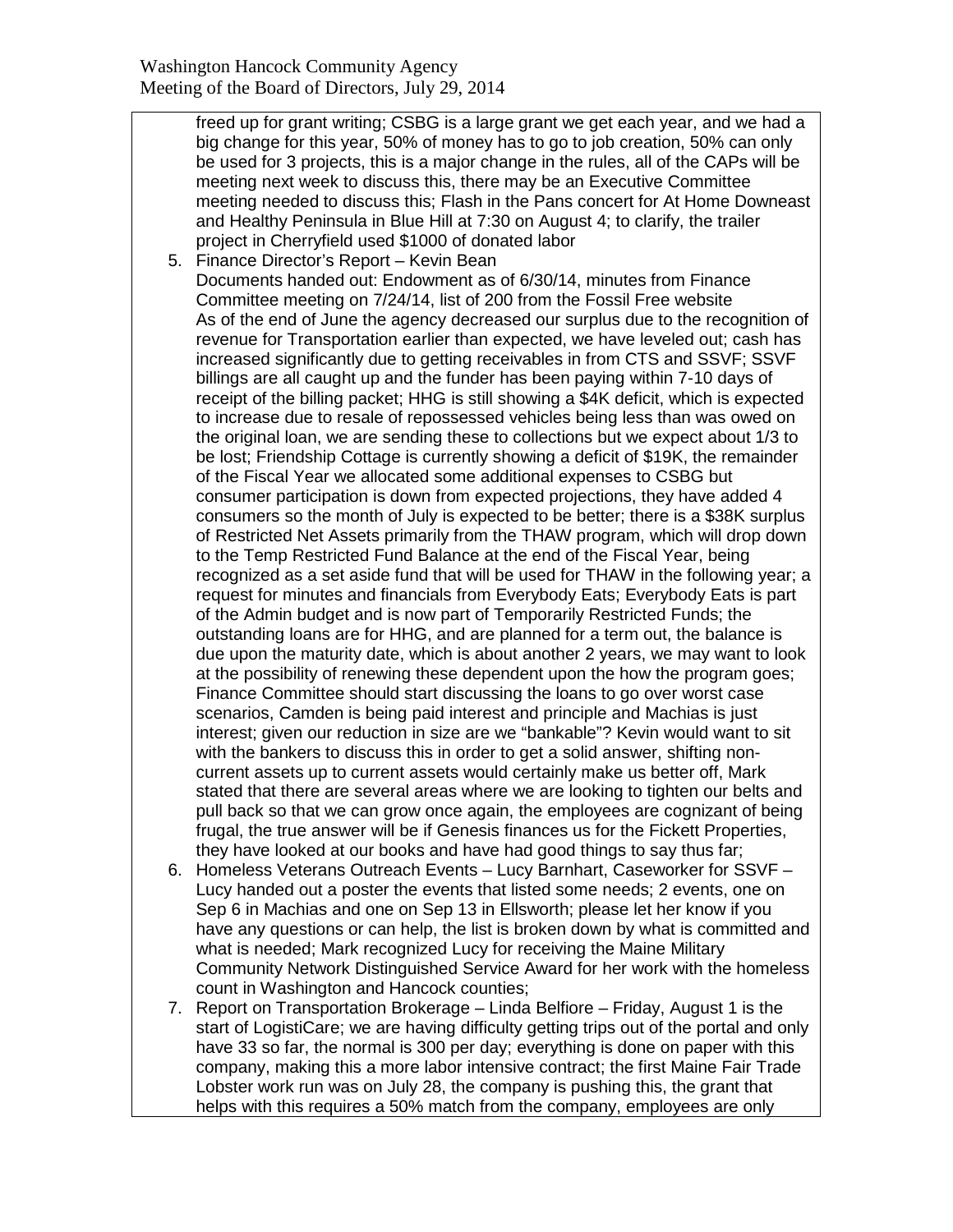| being charged \$20 per week for the rides, Linda is still working out possible   |
|----------------------------------------------------------------------------------|
| routes with the company; 2 more busses from the southern part of the state, we   |
| have gotten them free, including the busses that are now in use for the work run |
| and the shopping run; we will be providing the transportation for the Winter     |
| Harbor Lobster Festival; we have been asked to provide trips from Winter Harbor  |
| residents to Ellsworth and Bar Harbor once per month because Downeast            |
| Transportation cannot provide that service due to their funding structure.       |
| 8. Finance Committee recommendation - Kevin Bean -                               |
| <b>DISCUSSION:</b> Kevin met with Sarah Robinson from Bar Harbor Trust Services  |

**DISCUSSION:** Kevin met with Sarah Robinson from Bar Harbor Trust Services to discuss the BOD resolution to divest; Kevin asked if the list of the top 200 worst users of fossil fuels was provided to her to ensure these weren't included in the portfolio would work, she stated that would be a good way to do it; one of the things the committee liked about this plan is that we don't always have the resources to do the research, and this is a great tool to give to them that meets what we're trying to do, and will work with their model; the list represents the top 200 companies based on the reserve of fossil fuels they own, the CO2 that is listed is the potential release of the CO2 that these companies could release; our current portfolio holds 3 of the companies on the list.

**ACTION:** Barbara Arter made the motion to proceed with the strategy to use the Fossil Free Index top 200 list as the guide for divesting our investment portfolio, Martha seconded, the motion passed.

- 9. Written Reports
	- a. LiHEAP
	- b. Friendship Cottage
	- c. Incubator Without Walls
	- d. Development and Community Services
	- e. Transportation
	- f. Homeless Veterans Program

## IV. Items for Board Action

1. To review and approve a memorandum of understanding (MOU) with Healthy Peninsula.

**Discussion:** Barbara Peppey explained how Healthy Peninsula came to be and what the mission of the organization is; the organization covers the 9 towns on the Blue Hill Peninsula; they have 2 part-time staff and a budget of about \$150K per year; funds come from grants and contracts, family foundations, and private donations; they went through a strategic planning process this past year and are moving towards becoming their own  $501(c)(3)$ , but this is a long process and they were looking for a new fiscal sponsor that more closely matched their mission; they have received a grant from the Maine Health Access Foundation (MeHAF) this past year for a planning grant, and have pulled together 11 partner agencies, including WHCA and At Home Downeast; they expect another 3 years of about \$100K in grant funds from MeHAF; they will be bringing on 4-5 more BOD members, and the expectation is that the BOD will want to continue to pursue their own non-profit status. Their service area is the Peninsula, as was established when they were created from the Healthy Maine Partnership funds **Action:** Barbara Clark made the motion to approve the MOU with Healthy Peninsula, Barbara Arter seconded, motion passed.

2. To approve a contract between LogistiCare and WHCA for transportation services.

**Discussion:** We have signed the contract, but have not received it back; we are